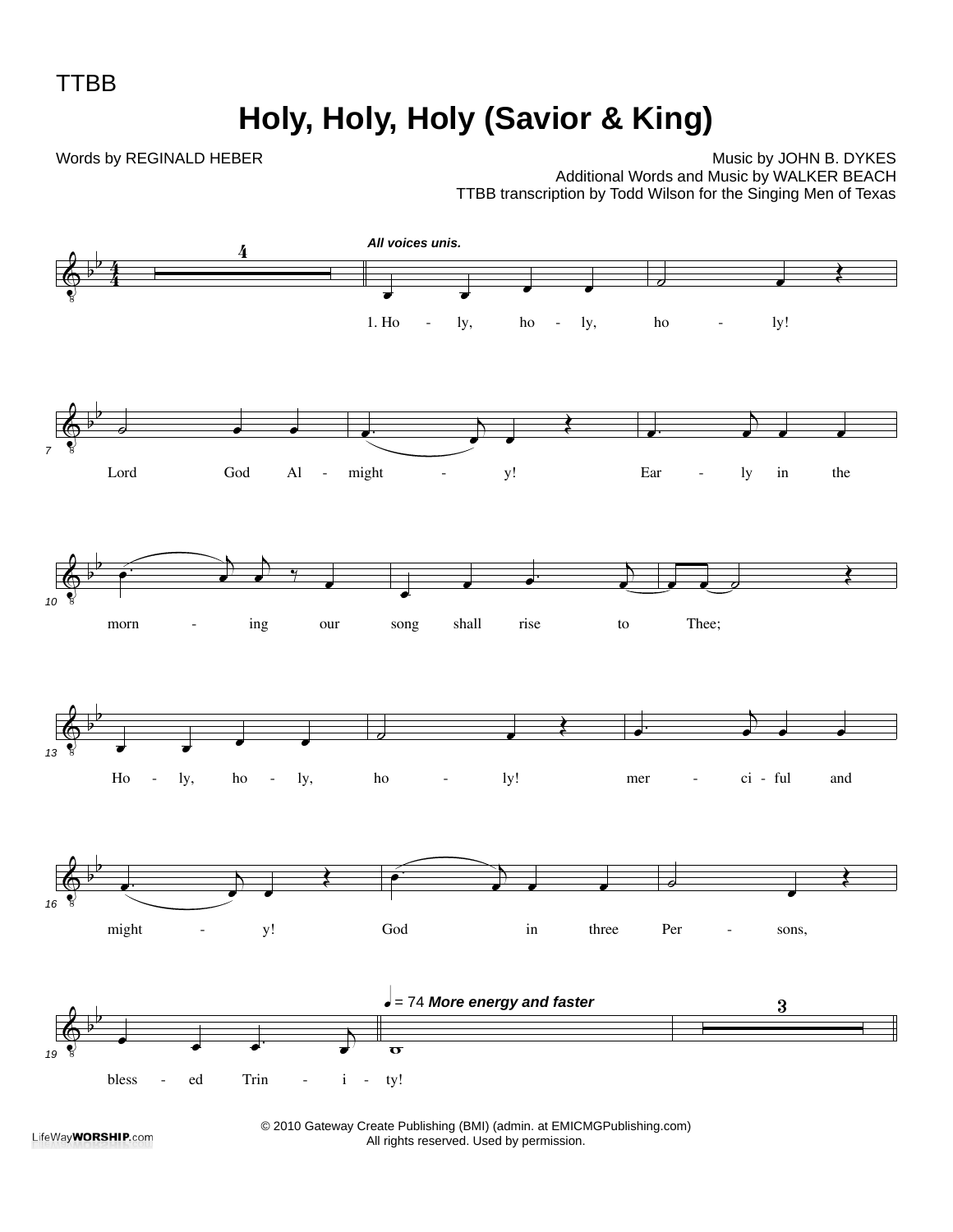## **Holy, Holy, Holy (Savior & King) - TTBB - 2 of 4**

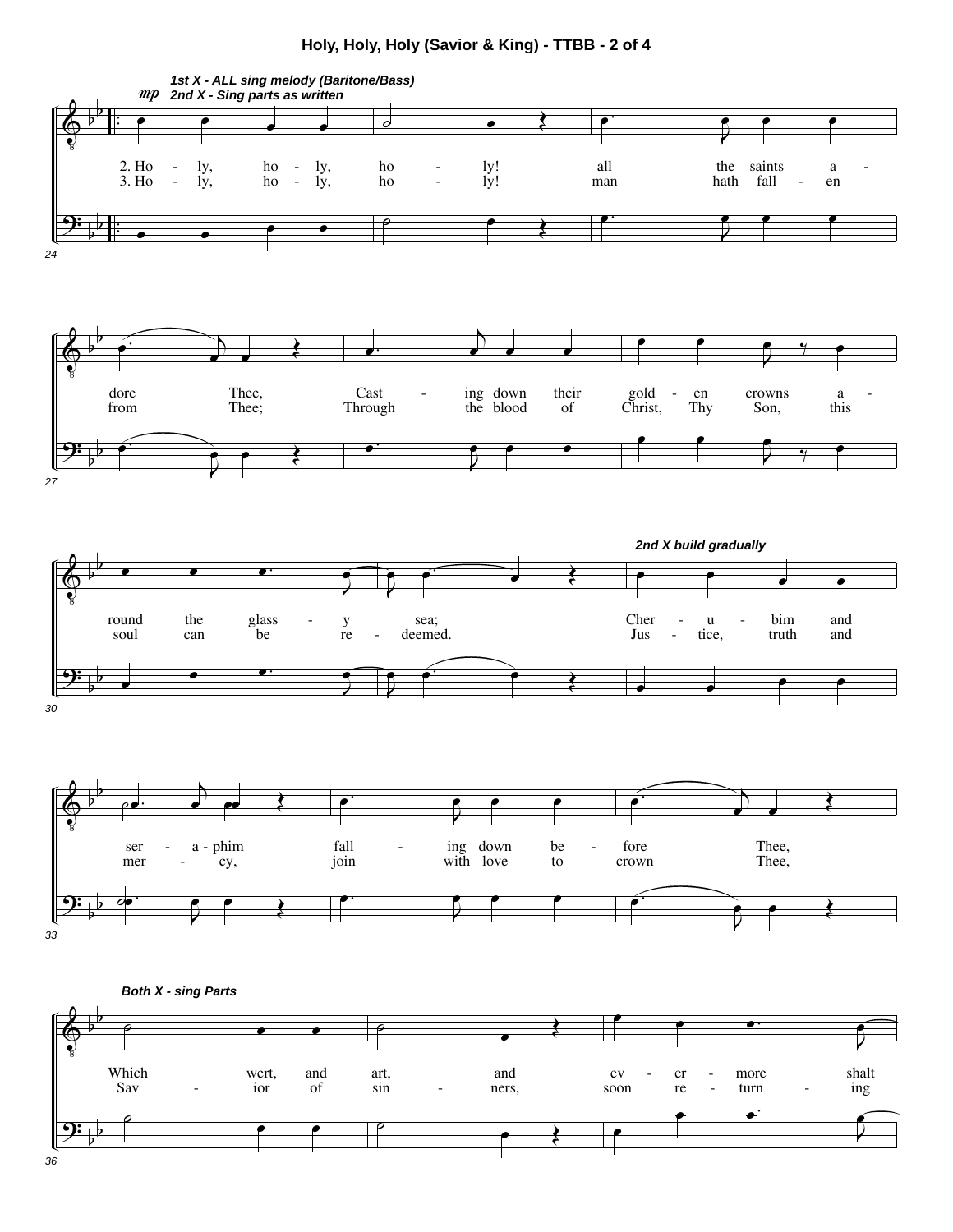